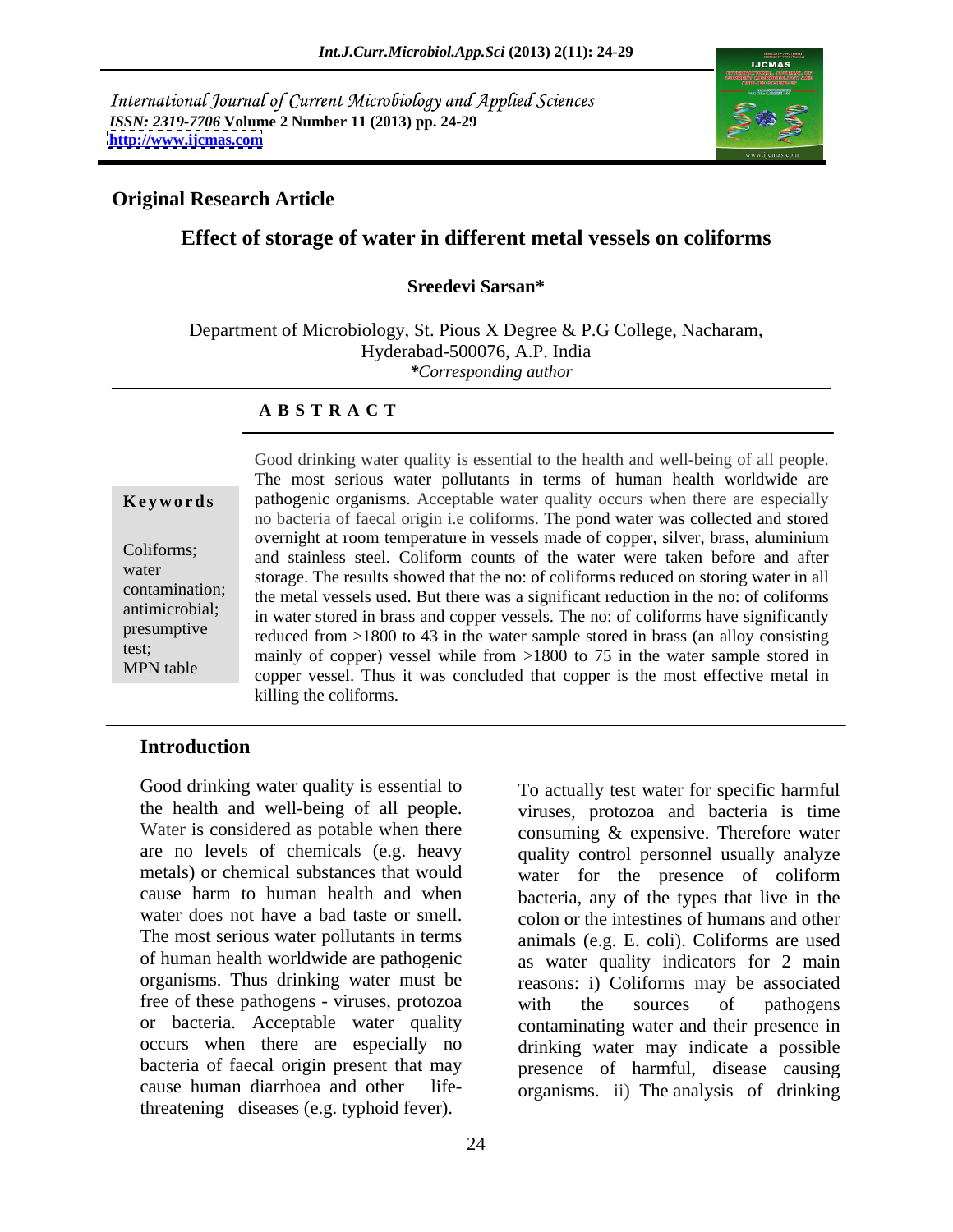water for coliforms is relatively simple, anti-inflammatory, antioxidant and economical and efficient. Coliforms could be easily detected by its ability to ferment

In many parts of the developing world, holistic way- drinking water from a copper drinking water is collected from unsafe cup or a large copper vessel where water is surface sources outside the home and is stored. Silver vessels were also used to then held in household storage vessels. you water powerful antibacterial, Drinking water may be contaminated at antifungal and antiviral properties. For the source or during storage. However, improving source water quality alone does has also been said to be good for health. It not always decrease disease incidence is believed that the zinc and copper present because drinking water also becomes in the brass boost immunity and protect contaminated after collection, either during transport or storage in the home. Therefore strategies to reduce waterborne Thus this project was taken with the disease transmission must safeguard objective to study the effect of storage of against both events. Key factors in the provision of safe household water vessels like copper, silver, aluminium, (decreased microbial contamination) brass and stainless steel by comparing the include the conditions and practices of water collection and storage and the choice of water collection and storage containers or vessels. Improvements in source water quality generally depend on expensive, long-term, centralized projects, expensive, long-term, centralized projects, A uniform water sample from the centre of such as construction of wells, water bond was collected under sterile treatment plants, and water distribution conditions in a pre sterilized conical flask systems. An inexpensive strategy is and brought to the lab immediately for storage in appropriate vessels to prevent testing. Different metal vessels - Copper, recontamination (safe storage) or reduce silver brass, aluminium and stainless steel

and gold for jewellery, cutlery and as Indian ayurveda describes storing water in in the mornings for many health benefits.<br>
Subseteur of the strength lactose broth medium was<br>
strength lactose broth medium was<br>
copper is known for its antimicrobial,<br>
prepared by dissolving 3 gms of beef

lactose to produce acid and gas within 48 thousands of years (and are till today) been hrs at  $35-37^{\circ}$ C. anti-inflammatory, antioxidant and anticarcinogenic activities. Yogis traditional households in India have for method of drinking water in its most give water powerful antibacterial, centuries, storing water in brass vessels against illness.

> contaminated water in different metal number of coliforms present in the water before and after storage.

# **Materials and Methods**

the number of pathogens. vessels were taken and rinsed with sterile The ancient Egyptian, Indian and sample was transferred under aseptic Sumerian civilizations used copper, silver conditions into each vessel and stored for vessels to store and drink water. These was tested for the presence of coliforms materials were not used for aesthetics before and after storage in the metal alone; they have tremendous health and vessels by using multiple tube presumptive spiritual benefits for the human being. The test of coliform test (Salle,1974). Lactose a copper vessel overnight and drinking it strength were used for the test. The single Copper is known for its antimicrobial, prepared by dissolving 3 gms of beefpond was collected under sterile silver, brass, aluminium and stainless steel water. Then 200ml of the collected water 24hrs at room temperature. Water sample broth of single strength and double strength lactose broth medium was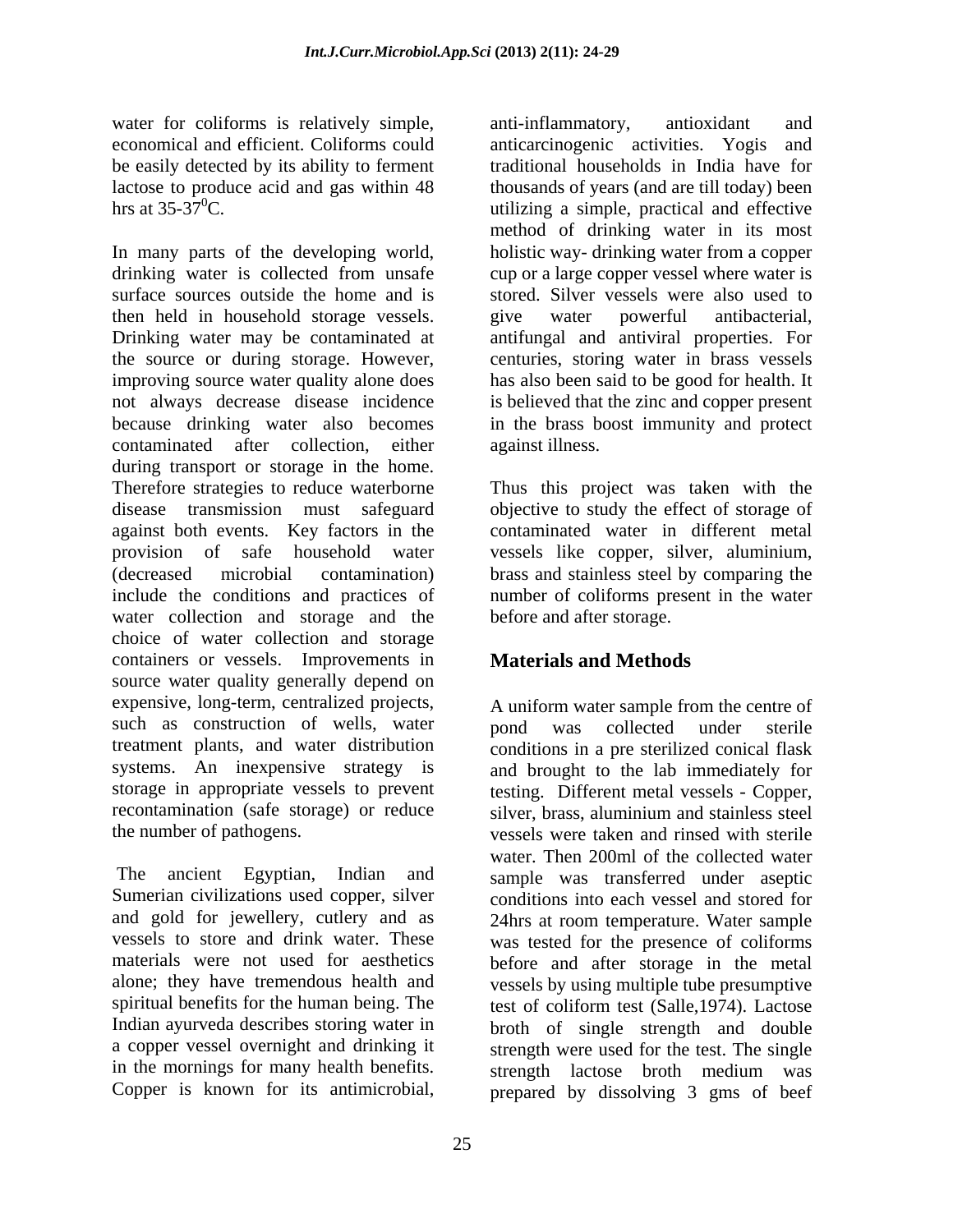extract, 5 gms of Peptone, 5 gms of Lactose dissolved in 1000 ml distilled present test, 5 tube MPN method was water and required volumes were used. dispensed into culture tubes containing an inverted Durham tube and sterilized in an **Results and Discussion** 

a series of tubes containing lactose broth made of copper, silver, brass, aluminium medium was inoculated with test portions and stainless steel. Water sample was of water sample. After a specified incubation time at a given temperature, each tube showing gas formation is using multiple tube presumptive test of regarded as "presumptive positive" since coliform test. The most probable no: of the gas indicates the possible presence of bacteria present were then estimated by coliforms. Three rows (F1, F2, F3) of 5 scoring the no: of positive tubes in each tubes each in a test tube rack were row and referring to the standard MPN arranged. The tubes in the first row (F1) table (Aneja, 2003). The results are contained 5ml of double strength lactose broth medium while the tubes in F2 &F3 rows contained 5ml of single strength medium. 10ml of water sample was added into each of the 5 tubes in row F2, and 0.1ml into each of the 5 tubes in row F3. The tubes were gently shaken to mix the contents and then incubated at  $37^{\circ}$ C for 24hrs and looked for growth and gas production. The tubes which showed gas production as indicated by bubble the test tube were regarded as positive and those without gas formation as negative. The most probable number (MPN) of bacteria present were then estimated from most effective not of the not of the not of coliforms the no: of tubes inoculated and the no: of positive tubes obtained in the test using<br>specially devised statistical tables. This Copper and its alloys (brasses, bronzes, specially devised statistical tables. This Copper and its alloys (brasses, brochonomic specially devised statistical tables. This cupronickel, copper-nickel-zinc, technique is known as the MPN method. There are different MPN methods which the others are natural antimicrobial materials.<br>
can be employed for testing the coliforms Ancient civilizations exploited the can be employed for testing the coliforms in different samples. Usually 3 tube MPN is used for testing most foods, 5 tube MPN for water, shellfish and shellfish harvest water testing and 10 tube MPN for testing bottled water or samples that are not

expected to be highly contaminated. In the used. The contract of the contract of the contract of the contract of the contract of the contract of the contract of the contract of the contract of the contract of the contract of the contract of the contract of the cont

## **Results and Discussion**

autoclave at  $115^0C$  for 10 minutes.<br>In the multiple tube fermentation method,<br>In the multiple tube fermentation method,<br> $\frac{1}{2}$  overnight at room temperature in vessels The pond water was collected and stored overnight at room temperature in vessels tested for the presence of coliforms before and after storage in the metal vessels by tabulated (Table 1,2,3,4,5,6).

to each of the 5 tubes in row F1, and 1ml significantly reduced from  $>1800$  to 43 in formation in the inverted Durham's tube in alloy consisting mainly of copper (over The results showed that the no: of coliforms reduced in water stored in all the metal vessels used. But there was a significant reduction in the no of coliforms in water stored in brass and copper vessels. The no of coliforms have significantly reduced from >1800 to 43 in the water sample stored in brass vessel while from  $>1800$  to 75 in the water sample stored in copper vessel. Brass is an alloy consisting mainly of copper (over 50%) and zinc, to which smaller amounts of other elements may be added. Thus it can be inferred that copper metal is the most effective metal in killing the coliforms.

> Copper and its alloys (brasses, bronzes,<br>cupronickel, copper-nickel-zinc, and others) are natural antimicrobial materials. Ancient civilizations exploited the antimicrobial properties of copper long before the concept of microbes became understood in the nineteenth century (Dollwet *et al*., 1985). Ancient greeks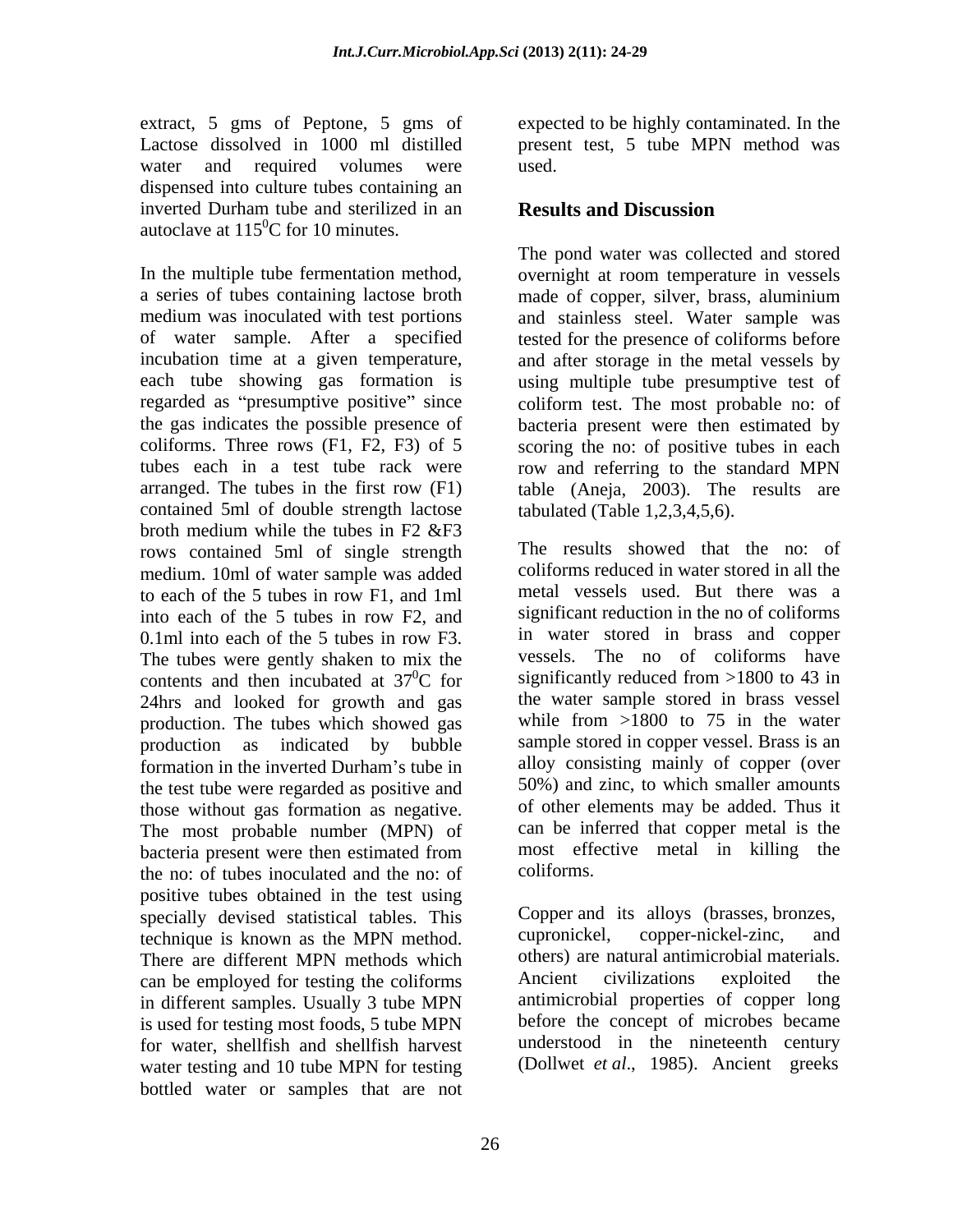#### *Int.J.Curr.Microbiol.App.Sci* **(2013) 2(11): 24-29**

| Row no                                                                     | Vol. of water<br>$\sum_{n=1}^{\infty}$ |  |  | <b>MDN</b><br><b>IATL TA</b> |
|----------------------------------------------------------------------------|----------------------------------------|--|--|------------------------------|
| $T = 4$                                                                    | $\sim$                                 |  |  |                              |
| $\mathbf{r}$<br>$\sqrt{2}$<br>the control of the control of the control of |                                        |  |  |                              |
| $\mathbf{r}$                                                               |                                        |  |  |                              |

**Table.1** Water sample without storage

+ : Gas production ; - : No gas production No: of coliforms present /100ml = **>1800**

**Table.2**Water sample after storage in stainless steel vessel

|                          | Row no<br>sample | Vol. of water |  |  | <b>MPN</b> |
|--------------------------|------------------|---------------|--|--|------------|
|                          |                  |               |  |  |            |
| $\mathbf{1}$             |                  |               |  |  |            |
| $\Gamma$<br>$\mathbf{1}$ |                  | 0.1ml         |  |  |            |

No: of coliforms present /100ml = **1600**

**Table.3** Water sample after storage in silver vessel

| Row no                 | $\vert$ Vol of water<br>samnle |  |                          | <b>MPN</b> |
|------------------------|--------------------------------|--|--------------------------|------------|
|                        | 10m                            |  | the contract of the con- |            |
| $\mathbf{m}$<br>$\sim$ |                                |  |                          |            |
| $\mathbf{r}$<br>. L 2  | 0.1ml                          |  |                          |            |

No: of coliforms present /100ml = **1600**

| Table.4 Wate<br>$\therefore$ water sample after storage in aluminium vectors.<br>storage in aluminium vessel |  |
|--------------------------------------------------------------------------------------------------------------|--|
|--------------------------------------------------------------------------------------------------------------|--|

| Row no:                                  | Vol. of water<br>sample          |                          |                                 |                             | <b>MPN</b> |
|------------------------------------------|----------------------------------|--------------------------|---------------------------------|-----------------------------|------------|
| E1<br>$\mathbf{1}$ $\mathbf{1}$          | $\sim$<br><b>TAITE</b>           |                          |                                 |                             |            |
| $\mathbf{r}$<br>$\mathbf{I}^{\prime}$    | - 11111                          |                          |                                 |                             |            |
| $\mathbf{a}$<br>$\overline{\phantom{a}}$ | $\sqrt{ }$<br><b>.</b> 0. 1 1111 | the contract of the con- | the contract of the contract of | and the control of the con- |            |

 $\overline{\text{No: of coliforms present}} / 100 \text{ml} = 1600$ 

**Table.5** Water sample after storage in brass vessel

| Row no                            | $\mathbf{r}$<br>Vol. of water<br>.<br>-sample |                               |  |  | <b>MPN</b> |
|-----------------------------------|-----------------------------------------------|-------------------------------|--|--|------------|
| E1<br>$\mathbf{1}$                | 10m<br>1 VIII                                 | and the state of the state of |  |  |            |
| $\mathbf{r}$<br>$\Gamma$ $\angle$ |                                               |                               |  |  |            |
| $-1$<br>$\mathbf{I}^{\cdot}$      | v. HII                                        |                               |  |  |            |

No: of coliforms present /100ml = **43**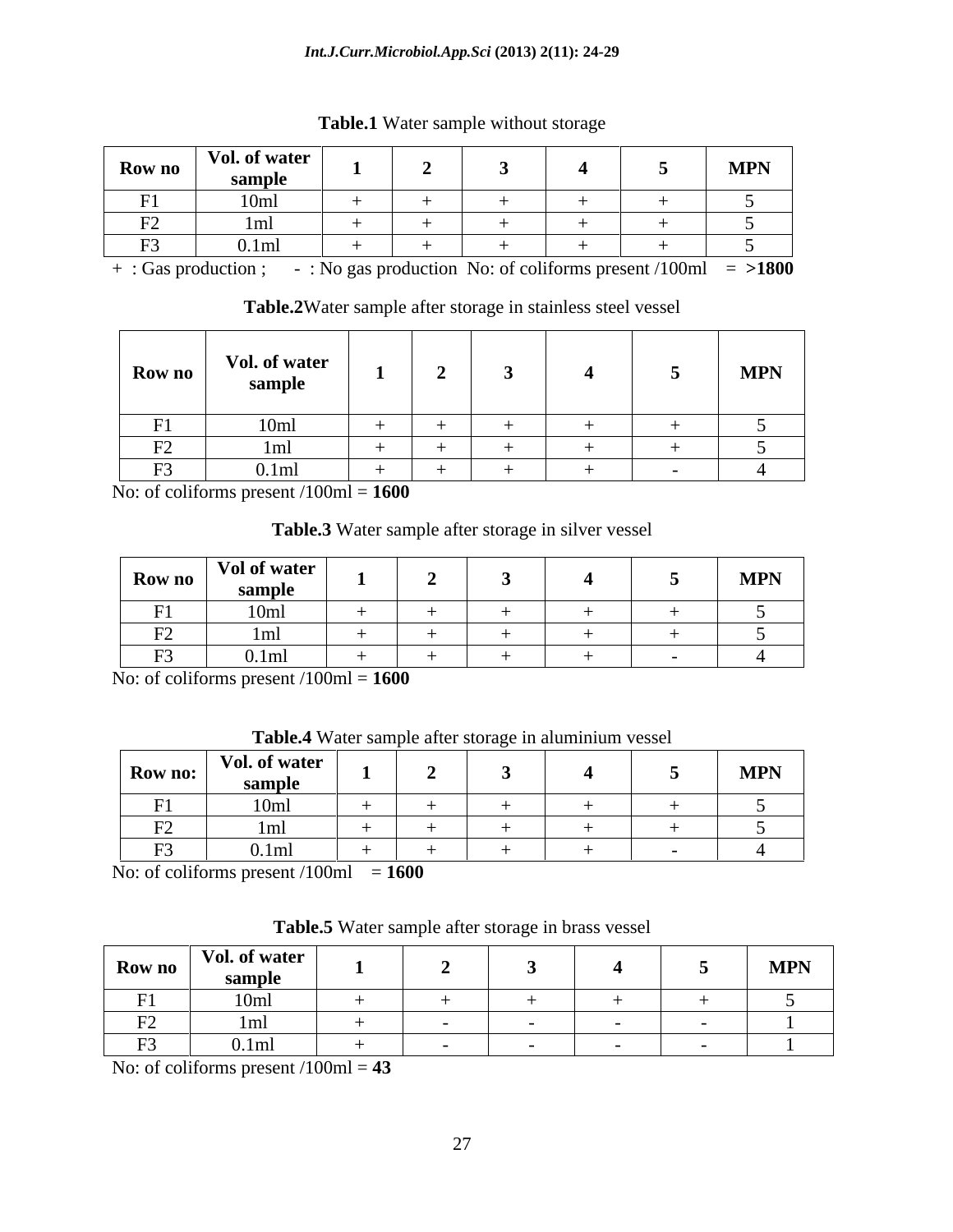|                    | Row no:   Vol. of water |  |                          | <b>MPN</b> |
|--------------------|-------------------------|--|--------------------------|------------|
|                    | -cample<br>$- - - - -$  |  |                          |            |
| . .                | 10ml                    |  | the contract of the con- |            |
| ∩⊐<br>$\mathbf{1}$ | ിക<br>- 1111            |  |                          |            |
| $\mathbf{F}$       | $\pm$ 0.1m              |  |                          |            |

#### **Table.6** Water sample after storage in stainless steel vessel

No: of coliforms present  $/100ml$  = **75** 

were the first to discover the sanitizing power of copper; early American pioneers moving west across the continent put of hydrogen peroxide. Under these copper coins in large wooden water casks conditions, copper participates in a contained in copper vessels or transported in copper conveyance systems was of as potassium and glutamate. This leads literature, technology and patent search their function. This "inappropriate" copper and copper alloy surfaces" which demonstrated that copper, in very small

antibacterial action of copper have been a noted that the antimicrobial mechanisms shown by ions of copper as well are very complex and take place in many mechanisms for copper are as follows: i) becomes ionic (electrolyte) as can be

to provide them with safe drinking water on their long voyage. In addition to several damage to cells. ii) Excess copper causes a copper medicinal preparations, it was also decline in the membrane integrity of observed centuries ago that water microbes, leading to leakage of specific better quality (i.e., no or little to desiccation and subsequent cell visible slime formation) than water death.iii) While copper is needed for many contained or transported in other materials. protein functions, in an excess situation (as In 1973, researchers at Battelle Columbus on a copper alloy surface), copper binds to Laboratories conducted a comprehensive proteins that do not require copper for that traced the history of understanding the binding leads to loss-of-function of the bacteriostatic and sanitizing properties of protein, and/or breakdown of the protein Elevated copper levels inside a cell causes oxidative stress and the generation of hydrogen peroxide. Under these conditions, copper participates in a chemical reaction causing oxidative essential cell nutrients, such as potassium and glutamate. This leads to desiccation and subsequent cell their function. This "inappropriate" into nonfunctional portions.

quantities, has the power to control a wide Copper has proven to kill bacteria due to range of molds, fungi, algae and harmful what is called the 'oligodynamic effect.' microbes (Thurman et al., 1989). The oligodynamic effect was discovered in The antimicrobial properties of copper are effect of metal ions nonliving cells, still under active investigation. Molecular algae, molds, spores, fungi, viruses, prokar mechanisms responsible for the yotic and eukaryotic microorganisms, even subject of intensive research. The authors (Nageli,1983). This antimicrobial effect is ways, both inside cells and in the gold, and aluminium. Copper is known to interstitial spaces between cells (Dick et be far more poisonous to bacteria than al., 1973). Currently, researchers believe others e.g. stainless steel or aluminium. that the most important antimicrobial When copper dissolves in water, water 1893 by the Swiss KW Nageli as a toxic in relatively low concentrations shown by ions of copper as well as mercury, silver, iron, lead, zinc, bismut